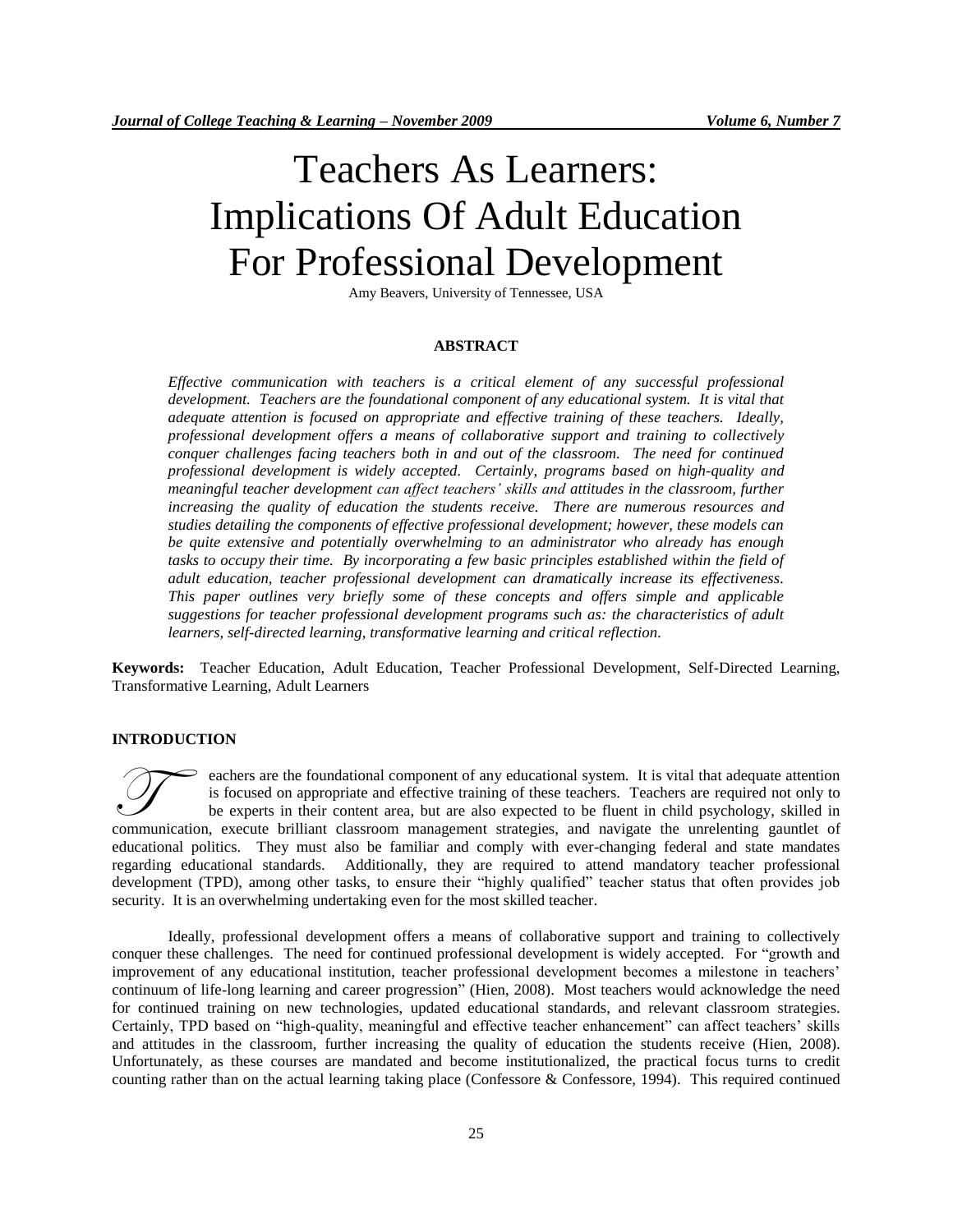education can create an atmosphere of resentment towards the directors of the program and the courses themselves (Hiemstra & Brockett, 1994).

Teachers often are disappointed with the presenter style and format of the lesson, rather than the ideals of staff development. Unfortunately, valuable information is overlooked or unheard due to poor teaching strategies executed by the presenter and insufficient planning by the administration that fails to include the body of teachers in the decision process. Brookfield cites the "disjunction of learning and teaching styles" and "apparent irrelevance of the learning activity" as two reasons that can attribute to resistance to learning (Brookfield, 1990, pp. 151-152). Certainly, having an effective professional development program is a goal of any organization. There are numerous resources and studies detailing the components of effective professional development; however, these models can be quite extensive and potentially overwhelming to an administrator who already has enough other tasks to occupy their time. By incorporating a few basic principles established within the field of adult education, teacher professional development can dramatically increase its effectiveness.

This article outlines very briefly some of these concepts and offers simple and applicable suggestions for teacher professional development programs such as: the characteristics of adult learners, self-directed learning, transformative learning and critical reflection.

#### **CHARACTERISTICS OF ADULT LEARNERS**

Teachers in staff development are often viewed as the "class" or "students" as the presenter adopts the role of the "teacher" or "instructor." Usually, good practices are followed that would be considered appropriate in most primary and secondary classrooms. There are handouts, lectures, group activities, and question sessions. One component, however, is often overlooked: adults learn differently from children. The same practices that work in a traditional educational setting do not always work for a group of adults, especially a group of well educated, independent teachers. Adult educators should strive to be viewed not as the "instructor," but rather work to serve as a "facilitator" (Brockett, personal communication, Fall 2008).

There are many descriptions of the adult learner. Most noted is Malcolm Knowles's description of andragogy. He emphasizes that adults come with a variety of experiences that are crucial to their learning; through those experiences, they come with predefined ideas for what they need to learn (Merriam & Brockett, 2007). Merriam summarizes Knowles's five assumptions of the adult learner:

*as someone who (1) has an independent self-concept and who can direct his or her own learning, (2) has accumulated a reservoir of life experiences that is a rich resource for learning, (3) has learning needs closely related to changing social roles, (4) is problem-centered and interested in immediate application of knowledge, and (5) is motivated to learn by internal rather than external factors* (2001).

While modeling current "best practices in teaching" is certainly a valid strategy for teaching teachers, there are clear differences in the best pedagogical practice and andragogical strategies. By being aware of these attributes of the adult learner, it is easier to see how traditional methods of teaching children or adolescents might not be best suited for a group of teachers.

In addition to the general characteristics of adult learners, good teachers have several distinct attributes that define who they are, how they tackle the challenges presented to them, and how they approach learning. Categorically, teachers are problem solvers: questioning, challenging, and adapting to actively meet the needs of their students. Teachers develop a broader awareness for educational opportunities outside of their classroom to consider the educational community as a whole. Additionally, good teachers value the respect of their colleagues, utilizing those supports and resources (Collinson & Sherrill, 1997). "Every teacher… needs to feel like *they are growing*, needs to feel the excitement of new possibilities" (Riley & Roach, 2006).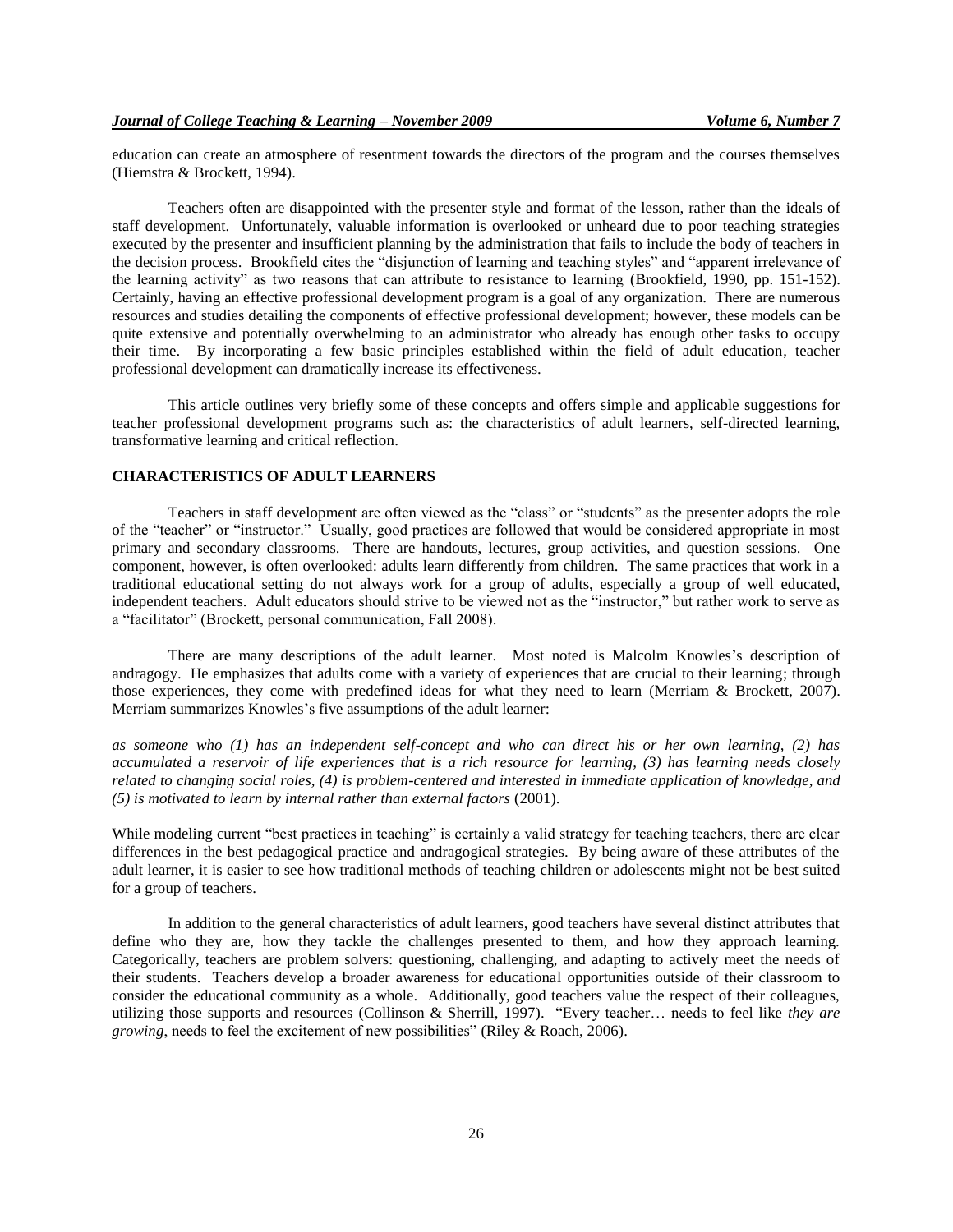## **Implications for Professional Development**

In professional development, teachers' experiences within the classroom must be respected and utilized, and their practical knowledge cannot be ignored (Trotter, 2006). Schon (as cited in Confessore, 1994) describes this as a "knowing-in-practice." In a study conducted by Sharon Oji looking at adult learning as it applies to TPD, she found that teachers want to problem-solve with their colleagues and learn things that are applicable to practices in their classrooms. "Through these interactive situations, adults were able to reflect, grow, and adapt throughout their teaching careers" (as cited in Trotter, 2006, p. 12). The experiential knowledge and insight that comes from teachers of all experience levels can prove to be exceptionally beneficial and educational for TPD. Ralph Brockett identifies that "most successful adult learning takes place in a collaborative setting" (2008). Providing an environment that allows for these teachers, who share similar experiences, to brainstorm and problem solve not only creates solutions, but it also builds a community atmosphere of trust and appreciation. The peer learning can continue after the professional development activities are over.

Additionally, the purpose and benefit for a specific TPD should be made clear and concrete. Because of the internal motivation for learning and resistance attributed to irrelevant topics (Brookfield, 1990), teachers need to see the application for their practice in order to be active participants. Vague, philosophical jargon and external incentives are not likely to be effective as motivators for teacher participation. However, it should be mentioned that external motivators such as professional status and social outlets have been shown in some to increase initial interest. Because TPD is usually required and not all teachers can be inspired to learn each time, external incentives could be beneficial (Livneh & Livneh, 1999).

# **SELF-DIRECTED LEARNING**

"Simpson noted two distinguishing traits in adult learners: the autonomy of direction of learning and the use of experience as a resource" (Trotter, 2006, p. 11). Adult learners tend to resist learning that is in conflict with the direction they believe their learning should go. "The key to working successfully with adults is participation. Ideally, the learner should be an active participant in a learning activity that is a cooperative venture" (Conti, 1989, p. 5). Therefore, it is important to understand the ideas of Self-Directed Learning (SDL) and how those concepts apply to teachers as learners. While there are many contemporary sources that discuss the components and definitions of SDL, the ideas are not new and have been illustrated by the founding father of education, Socrates. Socrates illustrates concisely the concepts of Self-Directed Learning in his discussion with Meno by allowing him to determine the topic of interest (The Great Dialogues of Plato). Learning that takes place from personal inquiry is often the most effective and lasting.

In the modern research of adult education, it was Alan Tough who furthered the foundational work of Houle and Knowles and conducted the first studies specifically focused on self-directed learning activities, concluding that learning "occurs as part of adults' everyday life" (Merriam, 2001, p. 8). The work of Tough in 1966 drew attention and interest to the concept (Percy, Burton, & Withnall, 1994). It inspired a large amount of research in the field resulting in a variety of models of SDL. Stemming from the basic idea that adult learners "should have their adulthood respected and not be treated by their teachers as dependent" (Percy, Burton, & Withnall, 1994, p. 11), the various philosophical goals of SDL have emerged. Merriam identifies three goals: (a) "the development of the learner's capacity to be self-directed" (b) the "fostering of transformational learning" as discussed by Brookfield and (c) "the promotion of…social action" seen as the foundation for schools like Highlander (Merriam, 2001, p. 9). It should be noted that personal characteristics and levels of readiness for SDL influence the applicability of SDL for a large group.

#### **Implications for Professional Development**

A problem that arises when applying Self-Directed Learning principles to TPD is that, by definition, organized and structured self-directed learning might be a contradiction (Penland, 1979). As Hiemstra and Brockett (1994) explain, self-direction is not an "all-or-nothing" concept. It can be effectively implemented in a variety of settings, including professional development, by allowing teachers to be involved with planning their own professional development. Trotter (2006) suggests that "allowing the teachers to determine what direction their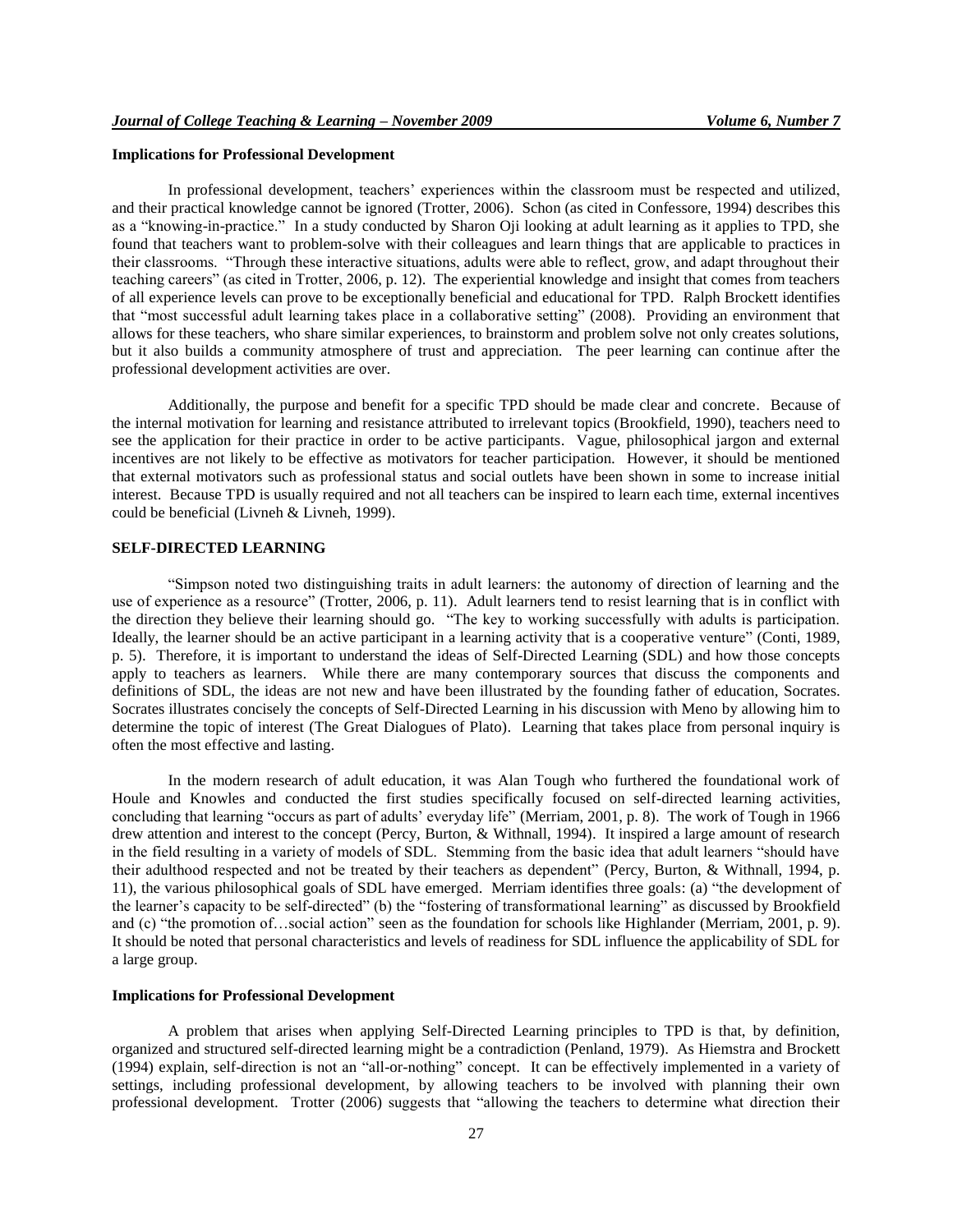professional development will take will greatly increase the success of the teachers in their journey to be lifelong learners" (p. 11).

#### **TRANSFORMATIVE LEARNING**

As previously discussed, Knowles emphasizes the importance of experience to the learning process of adults. Simply having the experience is not what makes adult learners categorically difference from other learners. It is the way that experience changes and influences them to further learn and grow (Brockett, 2008). Jack Mezirow conducted a study in 1975 observing the process change of women re-entering college were forced to evaluate previous assumptions and patterns and adapt new behaviors and boundaries in order to function successfully. Mezirow (2000) defines this process as transformative learning and explains that it takes place when experiences and situations require us to "open up our frame of reference, discard habit of mind, see alternatives, and thereby act differently in the world" as cited in (Cranton & King, Transformative Learning as a Professional Goal, 2003).

Patricia Cranton (1994) has applied the theories of transformational learning to the practice of teaching. She explains that teachers should be led to critically examine their practice: that by increasing a sense of understanding of self and others, teachers are able to engage in transformative learning that is so critical to successful teaching (Cranton, 1996; Cranton & King, 2003). Brookfield believes that critically reflective teaching is a continual process in which teachers question and reflect on what they do, why they do it, what works, and why they believe it is important (Brookfield, 1990). Brockett (2008) wrote, "The ultimate purpose of adult education is to help learners think for themselves."

## **Implications for Professional Development**

"Meaningful professional development must…involve educators as whole persons—their values, beliefs, and assumptions about teaching" (Cranton & King, 2003, p. 33). Creating an environment where educators are comfortable with active involvement and critical reflection is often complex and requires teachers to be willing to take risks (King, 2004). An atmosphere that encourages self-expression and exploration is essential. When "individuality, uniqueness, [and] difference" are valued, there is freedom to explore new ideas (Lindeman, 1961, p. 36). Effective TPD must include personal, critical reflection, active participation, and willingness to share and challenge other perspectives. Most importantly, a supportive, accepting environment must be in place (King, 2004).

King (2004) also points out the challenge of this critical evaluation of teachers' own ideas. She explains the difficulty of teachers to question their prior understanding and belief, emphasizing the need for acceptance and support from others as they challenge themselves to become better, more effective teachers. Potentially, pain and loneliness are felt due to the risk of new ideas and loss of comfortable patterns (Zellermayer & Margolin, 2005). The best teachers are continually experimenting with new methods and ideas to create the best learning environment for their students. Professional development must strive to help teachers learn to talk about their practices and experiences. It must enable teachers to share their knowledge of experience with one another. Then, these practical ideas must be effectively generalized into applicable concepts for other teachers (Riley & Roach, 2006).

## **CONCLUSION**

Effectively educating teachers requires actively viewing adults as unique learners. There are numerous, extensive theories for the best professional development. I would argue, however, that most school systems, which are daily facing many other challenges, are reluctant to implement such complex strategies. Contrastingly, incorporating adult education principles into the programs they already have in place may be accomplished with relative ease by following these guidelines:

- Allow teachers to provide input about topics of professional development
- Utilize teachers' variety of experiences as learning opportunities
- Keep topics practical and applicable rather than theoretical and philosophical
- Facilitate dialogue among peers geared towards problem-solving
- Provide options and alternatives to support different learning styles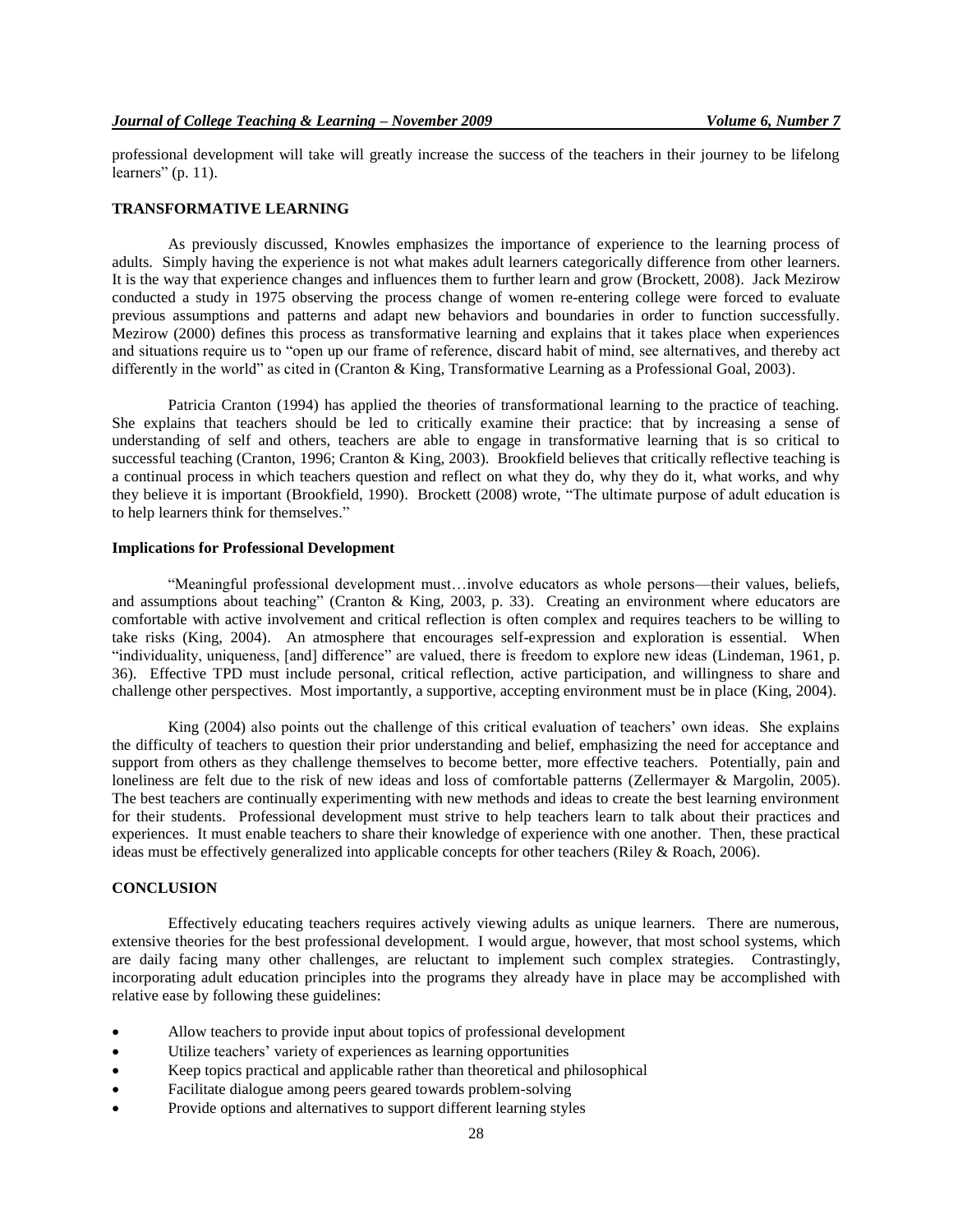## *Journal of College Teaching & Learning – November 2009 Volume 6, Number 7*

- Encourage teachers to facilitate the learning activities rather than having them organized by administrators
- Create a system-wide atmosphere that appreciates diversity, openness, and critique
- Support alternate theories and reflections for everything from teaching strategies to board policy

Teacher Professional Development must recognize that teachers have different needs and appreciate that practice is unique for each teacher with each class. If directors of professional development are to effectively educate their teachers, they must respect their individuality and allow for self-direction. They must welcome diversity and healthy disagreement among their faculties. Ultimately, educators, as Houle urges, "should involve learners in as many aspects of their education as possible and in the creation of a climate in which they can most fruitfully learn" (Merriam, 2001, p. 6).

# **AUTHOR INFORMATION**

**Amy S. Beavers** is a Ph.D. student in Educational Psychology and Research at the University of Tennessee, Knoxville. She is specializing in Evaluation, Statistics and Measurement.

# **REFERENCES**

- 1. Brockett, R. G. (2008). Ten Important Ideas About Adult Learning. Unpublished document, University of Tennessee.
- 2. Brookfield, S. D. (1990). *The Skillful Teacher.* San Francisco: Jossey-Bass.
- 3. Collinson, V., & Sherrill, J. (1997). Changing Contexts for Changing Roles: Teachers as Learners and Leaders. *Teaching Education*, 8, 55-63.
- 4. Confessore, G. J., & Confessore, S. J. (1994). Adopting Self-Directed Learning in Continuing Professional Education: Physicians and Architects. In R. Hiemstra, & R. G. Brockett, *Overcoming Resistance to Self-Direction in Adult Learning* (pp. 31-38). San Francisco: Jossey-Bass.
- 5. Conti, G. J. (1989). Assessing Teaching Style in Continuing Education. In E. Hayes, *Effective Teaching Styles* (pp. 3-16). San Francisco: Jossey-Bass.
- 6. Cranton, P. (1996). *Professional Development as Transformational Learning.* San Francisco : Jossey-Bass.
- 7. Cranton, P. (1994). *Understanding and Promoting Transformative Learning: A Guide for Educators of Adults.* San Francisco: Jossey-Bass.
- 8. Cranton, P., & King, K. (2003). Transformative Learning as a Professional Goal. *New Directions for Adult and Continuing Education*, 98, 31-37.
- 9. Hiemstra, R., & Brockett, R. G. (1994). Resistance to Self-Direction in Learning Can Be Overcome. In R. Hiemstra, & R. G. Brockett, *Overcoming Resistance to Self-Direction in Adult Learning* (pp. 89-92). San Francisco: Jossey-Bass.
- 10. Hien, T. (2008). *Towards an Effective Teachers Professional Development in DFLSP.* Retrieved on November 29, 2008, from http://vocw.edu/content/m11296/latest/
- 11. King, K. P. (2004). Both Sides Now: Examining Transformative Learning and Professional Development of Educators. *Innovative Higher Education*, 29(2), 155-174.
- 12. Lindeman, E. (1961). *The Meaning of Adult Education.* New York: Harvest House.
- 13. Livneh, C., & Livneh, H. (1999). Continuing Professional Education Among Educators: Predictors of Participation in Learning Activities. *Adult Education Quarterly*, 49(2), 91-106.
- 14. Merriam, S. B. (2001). Andragogy and Self-Directed Learning: Pillars of Adult Learning Theory. *New Directions for Adult and Continuing Education*, 89, 3-12.
- 15. Merriam, S. B., & Brockett, R. G. (2007). *The Profession and Practice of Adult Education.* San Francisco: Jossey-Bass.
- 16. Merriam, S., & Caffarella, R. (1999). *Learning in Adulthood.* San Francisco: Jossey-Bass.
- 17. Mezirow, J.; and Associates. (2000). *Learning as Transformation.* San Francisco: Jossey-Bass.
- 18. Penland, P. (1979). Self-Initiated Learning. *Adult Education Quarterly*, 29(3), 170-179.
- 19. Percy, K., Burton, D., & Withnall, A. (1994). *Self-Directed Learning among Adults: the Challenge for Continuing Educators.* Lancaster: Association of Lifelong Learning.
- 20. Plato (1956). *The Great Dialogues of Plato.* (Rouse, W.) New York: New Amerian Library.